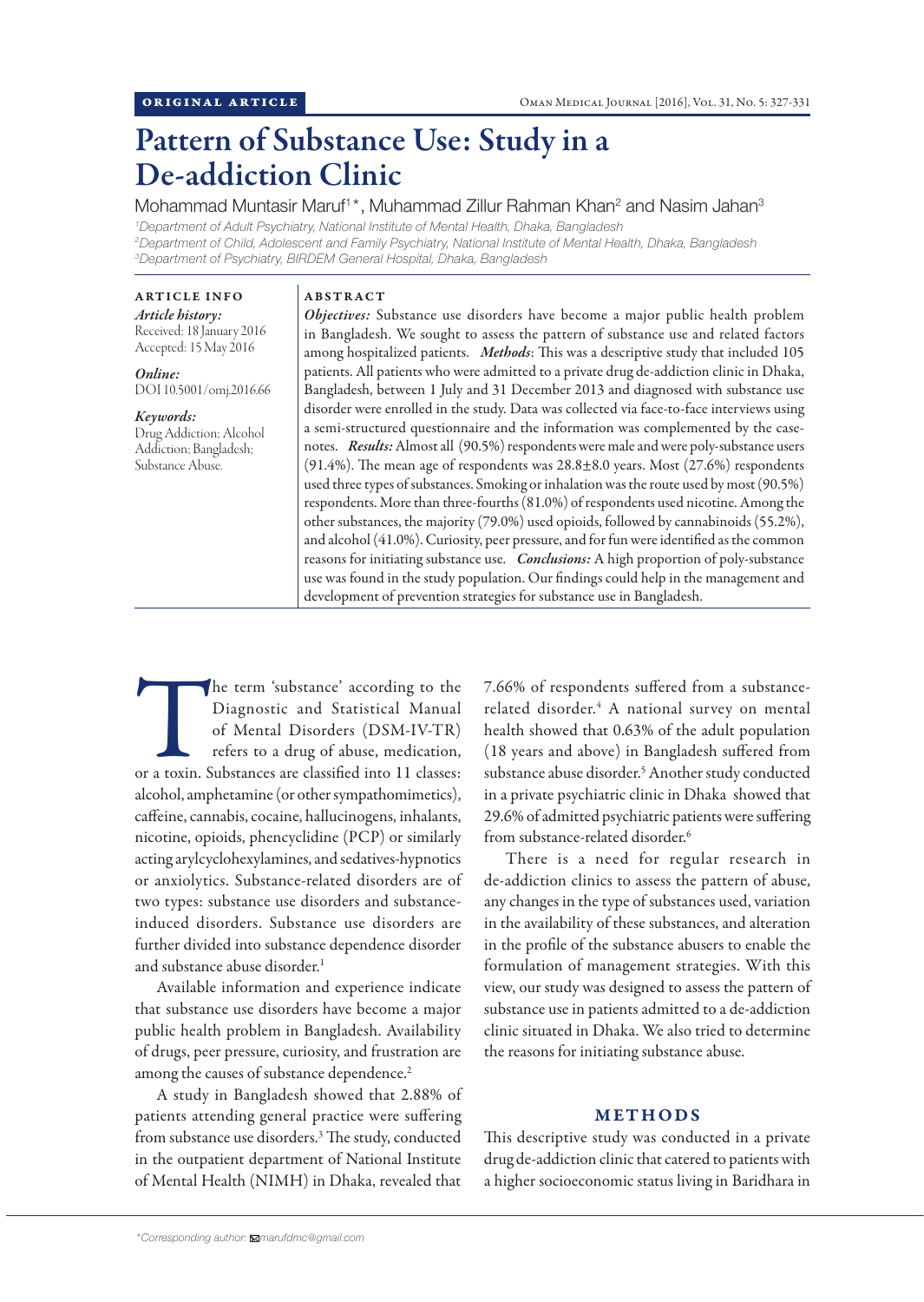the capital city (Dhaka) of Bangladesh. All patients admitted to the clinic and diagnosed with substance use disorder between 1 July 2013 and 31 December 2013 were enrolled in the study. The diagnosis was made by a consultant psychiatrist during admission and was confirmed by applying the Structured Clinical Interview for DSM-Clinician Version (SCID-CV).

The diagnosis was assigned according to DSM-IV-TR. The SCID-CV was translated and adapted into the local language (Bangla) and has been used by other researchers previously.<sup>5</sup> After taking informed consent from the authority of the clinic and the respondents and guardians, the respondents were interviewed using a semi-structured questionnaire to determine their sociodemographic characteristics and patterns of substance use. The guardians and case-notes complemented the information.

The questionnaire was prepared originally in English and translated to Bangla by an experienced translator and cross-checked by a local psychiatry professor. Regarding the question related to the type of substances, respondents were allowed to write the locally used name of the substance if they did not know the name of the chemical group or component of the substance. For example, one of the cannabinoid derivatives is known as 'Ganja' locally. Then two local senior psychiatrists specialized in addiction management were consulted for the confirmation of the chemical group of that substance. The total number of study subjects was 105.

The ethical clearance committee of National Institute of Mental Health approved the study. Data analysis was performed using SPSS Statistics (SPSS Statistics, Inc. Chicago, US), version 16.0.

### RESULTS

During the study period, 110 patients with substance use disorder were admitted to the clinic. The researchers approached all patients, but five did not give their consent giving a response rate of 95.5%. Most (90.5%) of the respondents were male, and the mean age was  $28.8 \pm 8.0$  years. The youngest respondent was 16 years old and the oldest was 65. Half of the respondents (50.5%) belonged to the 21–30 year age group, and a quarter (26.7%) to the 31–40 years' group. The sociodemographic characteristics of the respondents are presented in Table 1.

| Sociodemographic<br>characteristics | $\mathbf n$  | Percentage |
|-------------------------------------|--------------|------------|
| <b>Sex</b>                          |              |            |
| Male                                | 95           | 90.5       |
| Female                              | 10           | 9.5        |
| Age, years                          |              |            |
| $\leq 20$                           | 17           | 16.2       |
| $21 - 30$                           | 53           | 50.5       |
| $31 - 40$                           | 28           | 26.7       |
| $41 - 50$                           | 5            | 4.8        |
| > 50                                | 2            | 1.9        |
| Residence                           |              |            |
| Urban                               | 97           | 92.4       |
| Semi-urban                          | 8            | 7.6        |
| Religion                            |              |            |
| Islam                               | 103          | 98.1       |
| Hinduism                            | 1            | 1.0        |
| Christianity                        | 1            | 1.0        |
| Marital status                      |              |            |
| Single                              | 60           | 57.1       |
| Married                             | 36           | 34.3       |
| Widow/Widower                       | 1            | 1.0        |
| Separated                           | 1            | 1.0        |
| Divorced                            | 7            | 6.7        |
| <b>Educational</b> status           |              |            |
| Primary                             | 7            | 6.7        |
| Secondary                           | 18           | 17.1       |
| Higher Secondary                    | 30           | 28.6       |
| Graduation                          | 40           | 38.1       |
| Postgraduate                        | 10           | 9.5        |
| Occupation                          |              |            |
| Unemployed                          | 33           | 31.4       |
| Service-holder                      | 8            | 7.6        |
| Housewife                           | 4            | 3.8        |
| Businessman                         | 33           | 31.4       |
| Retired                             | $\mathbf{1}$ | $1.0\,$    |
| Student                             | 21           | 20.0       |
| Others                              | 5            | 4.8        |
| Monthly family income (in Taka)*    |              |            |
| < 50000                             | 36           | 34.3       |
| 50 000-100 000                      | 50           | 47.6       |
| >100000                             | 19           | 18.1       |

Table 1: Sociodemographic characteristics of the

respondents (n=105).

*\* 1 USD = 78.44 Taka (conversion rate at time of writing).*

The majority (91.4%) of patients were polysubstance users. Most (27.6%) used three types of substances [Table 2]. More than three-quarters (81.0%) of patients used nicotine, and 79% used opioids [Table 3].

Depending on the substances, most respondents used more than one route of administration.

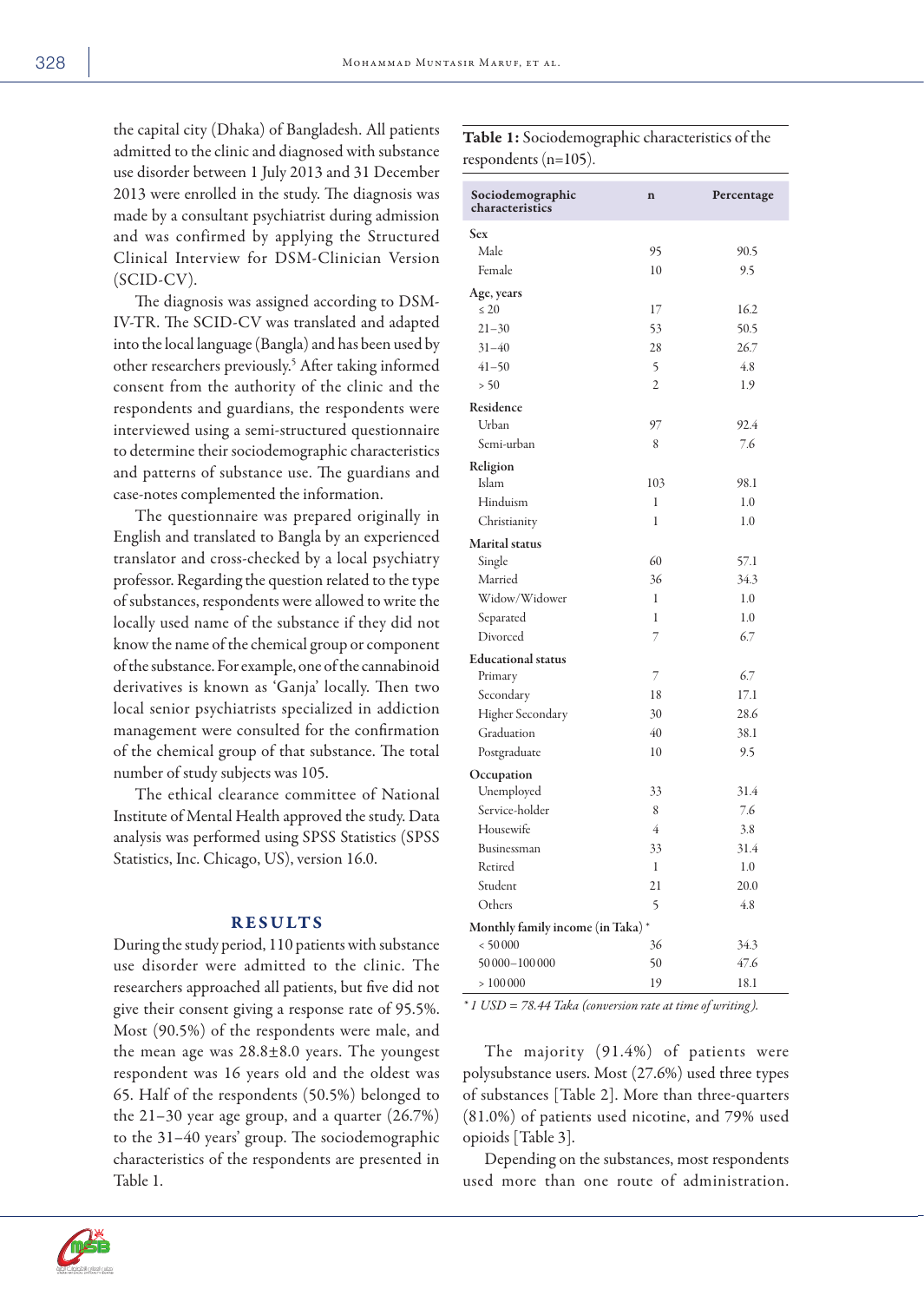| <b>Table 2:</b> Number of substances used $(n = 105)$ . |    |            |
|---------------------------------------------------------|----|------------|
| Number of<br>substances used                            | n  | Percentage |
| 1                                                       | 9  | 8.6        |
| 2                                                       | 25 | 23.8       |
| $\overline{\mathcal{E}}$                                | 29 | 27.6       |
|                                                         | 24 | 22.9       |
| 5                                                       | 13 | 12.4       |
| 6                                                       | 4  | 3.8        |
|                                                         |    | 1.0        |

**Table 3:** Type of substances used  $(n = 105)$ .

| Type of substance                                        | $n^*$ | Percentage |
|----------------------------------------------------------|-------|------------|
| Alcohol                                                  | 43    | 41.0       |
| Amphetamine (yaba)                                       | 42    | 40.0       |
| Cannabinoids (ganja,<br>marijuana, etc)                  | 58    | 55.2       |
| Cocaine                                                  | 6     | 5.7        |
| Nicotine                                                 | 85    | 81.0       |
| Opioids (heroin, morphine,<br>phensedyl, pethidine, etc) | 83    | 79.0       |
| Sedative-hypnotics                                       | 15    | 14.3       |
| Others                                                   | 8     | 7.6        |
| $* \lambda$ $I \cdot . \cdot I$ .                        |       |            |

*\*Multiple responses.*

Table 4: Route of substance administration  $(n = 105)$ .

| Route of<br>administration | $n^*$ | Percentage |
|----------------------------|-------|------------|
| Oral                       | 86    | 81.9       |
| Parenteral                 | 15    | 14.3       |
| Smoking or inhalation      | 95    | 90.5       |
| <i>*Multiple responses</i> |       |            |

*\*Multiple responses.*

| <b>Table 5:</b> Age of starting nicotine and other |  |
|----------------------------------------------------|--|
| substance use $(n = 105)$ .                        |  |

| Age of starting, years             | $\mathbf n$ | Percentage |
|------------------------------------|-------------|------------|
| Nicotine*                          |             |            |
| $\leq 15$                          | 39          | 37.1       |
| $16 - 20$                          | 41          | 39.0       |
| $21 - 25$                          | 5           | 4.8        |
| Other substances                   |             |            |
| $\leq 15$                          | 24          | 22.9       |
| $16 - 20$                          | 43          | 41.0       |
| $21 - 25$                          | 31          | 29.5       |
| $26 - 30$                          | 6           | 5.7        |
| > 30                               | 1           | 1.0        |
| $\sim$ $\sim$ $\sim$ $\sim$ $\sim$ |             |            |

*\*non-users: n = 20, 19.0%.*

|  |  | <b>Table 6:</b> Reason of initiating substances $(n = 105)$ . |  |
|--|--|---------------------------------------------------------------|--|
|--|--|---------------------------------------------------------------|--|

| $n^*$ | Percentage |
|-------|------------|
| 41    | 39.0       |
| 45    | 42.9       |
| 44    | 41.9       |
| 17    | 16.2       |
| 17    | 16.2       |
|       |            |

*\*Multiple responses.*

The majority (90.5%) smoked or inhaled the substances [Table 4].

More than three-fourths (76.1%) of respondents started to consume nicotine before the age of 20. For other substances, the majority of respondents (41.0%) started between the ages of 16 and 20 [Table 5].

Curiosity, peer pressure, and for enjoyment or fun were the common reasons for initiating substance use. Most of the respondents indicated more than one reason for their substance use [Table 6].

# DISCUSSION

Most respondents were male (90.5%). Other studies with substance users in Dhaka city also found a male predominance, but the rate of female users was higher in our study. A comparative study of substance dependence among the South Asian Association for Regional Cooperation (SAARC) member countries showed that 99.9% of abusers in Dhaka were male.7 A study by Ahsan et al,<sup>8</sup> found only one female user among their 144 participants. In our study, 9.5% of substance users were female. This may indicate a growing trend of substance use in females.

The mean age of the respondents was  $28.8\pm8.0$ years. About half (50.5%) of respondents belonged to the 21–30 year age group, and over a quarter (26.7%) to the 31–40 years' group. Previous studies conducted in Bangladesh and India found similar findings.7-9

Among the respondents, 31.4% were unemployed, and another 31.4% were businessmen. The unemployment rate is consistent with the findings of a previous local study.7

The majority of respondents (91.4%) used more than one substance. Only nine respondents (8.6%) were dependent on a single substance. These findings are consistent with another study conducted in Dhaka.7 However, in that study, most substance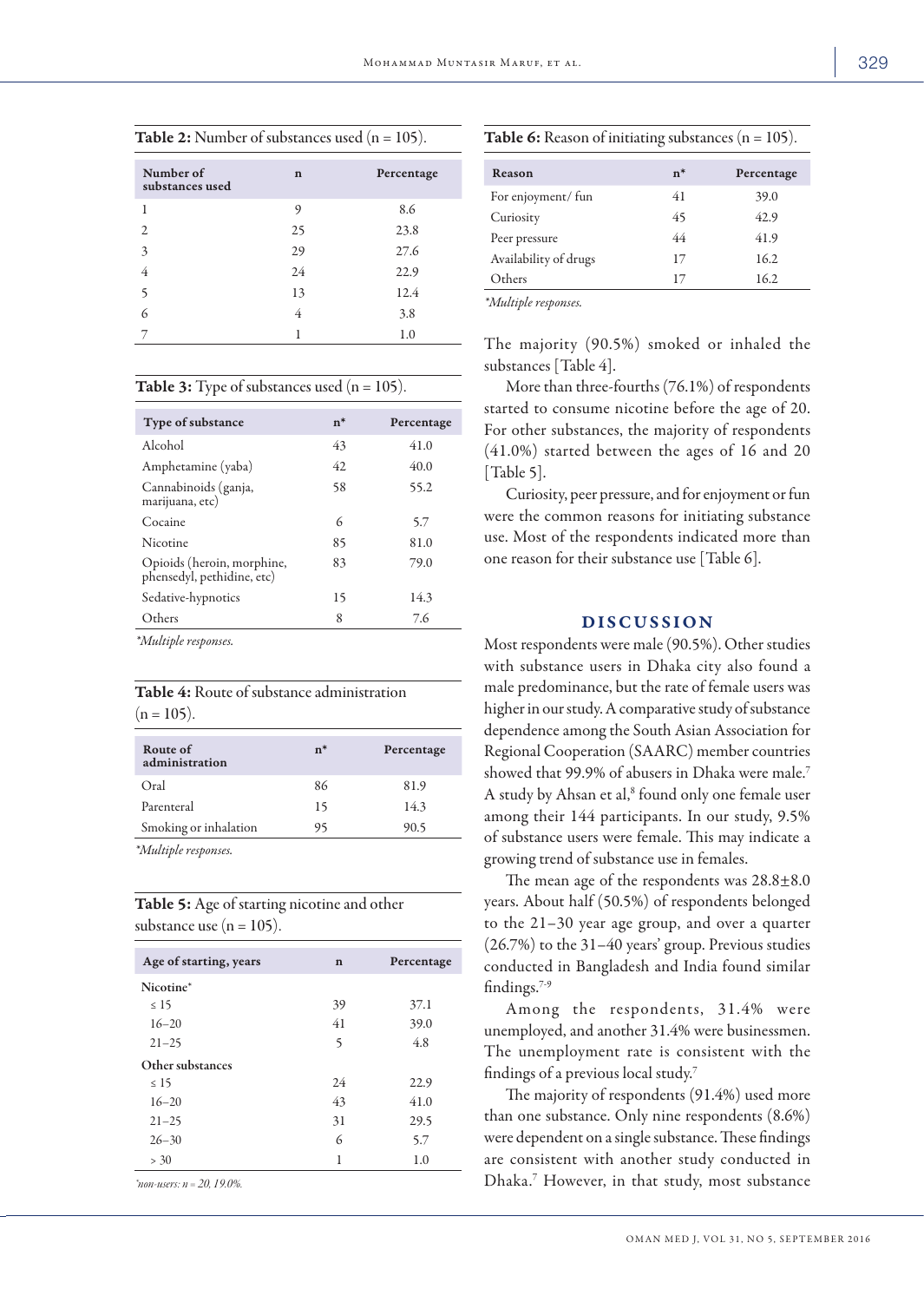users (51.39%) used three types of substances and 2.7% of users used four types of substances. In our study, although most (27.6%) respondents used three substance types, 22.9% used four types of substances, 12.4% used five substance types, and one patient took seven types of substances. This may indicate that substance users were more interested in experimenting with more categories of substances or that there was easy availability of different substances.

The rate of nicotine users (81.0%) found in the present study was almost double the findings of Alam et al.7 The majority of respondents used opioids (79.0%), cannabinoids (55.2%), and alcohol (41.0%). Opioids included heroin, pethidine, phensedyl, morphine, methadone, and buprenorphine. Derivatives of the cannabinoids used were known locally as 'ganja', 'marijuana', 'vang', and 'hashish'. Alcohol included both foreign and local brands.

The Client Monitoring System (CMS) in Central Registration of Narcotic Control Department, Bangladesh, contains information from drug treatment centers in four old divisions and some private drug addiction clinics. A study using the CMS found that opioids were the most abused substances.8 Another study recorded heroin.7

The available studies did not find much amphetamine use. In our study, 40% of substance users used methamphetamine. Though it was not listed in the top three, this data indicates that methamphetamine use has become a public health challenge. This finding is consistent with the reports by print and electronic media describing the recent trend of substance use, drug trafficking, and seizure of substances by law enforcement agencies in Bangladesh. There has been an increase in methamphetamine seizures since 2008; more than 1.9 million pills were seized in 2012 and 2.8 million in 2013.10

As most of the respondents were poly-substance users, they used multiple routes to take substances. Smoking or inhalation was the route used by most (90.5%) respondents, 81.9% also used oral and 14.3% parenteral routes. In a local study, 10.31% of the drug addicts were found to be parenteral drug abusers.<sup>11</sup>

In agreement with our findings, in another study from Bangladesh, 38.4% of smokers started smoking at between 15 and 19 years old.<sup>12</sup> The alarming finding in our study was that more than one-third

(37.1%) of the respondents started before or at 15 years of age. Nicotine is regarded as the gateway drug to other substances as it is typically the first drug tried.13 So, the earlier a person starts using nicotine, he/she might have more chance to be dependent on other substances earlier, which is more detrimental to their health and society. Just under a quarter (22.9%) of respondents started to use other substances before or at 15 years old. The Bangladesh Bureau of Statistics (2013) found that 20–34 years was the age of initiation for most (47.3%) intoxicating substance abusers and 33% of abusers started between 15–19 years old.12

The aetiology of substance use is a complex one. We did not look for the aetiology, and simply sought to determine the reasons for initiation of substance use. The most common reason given by 42.9% respondents was curiosity about substances. Other common reasons were peer pressure (41.9%) and for enjoyment or fun (39.0%). Most of the respondents indicated more than one reason for their substance use. The study by CMS found peer pressure (67%) and curiosity (15%) as the most common reasons.<sup>8</sup> However, a study in Panjab found that enhancement of sexual performance was the most common reason for initiating substance use.<sup>14</sup>

Limitations of our study include the selection bias of the study place, lack of sampling, and recall bias. The study was conducted in a selected urban private de-addiction clinic and, therefore, the study population might not represent the whole community. All admitted patients of substance use disorders were approached, and no sampling was done. As most of the information was collected through a semi-structured questionnaire based on the memory of the respondents, there is the possibility of recall bias. Both the respondent and his/her attendants were interviewed and relevant case notes and documents were reviewed to minimize this.

## CONCLUSIONS

Despite some limitations, this study provides information about recent patterns substance use in Bangladesh. A high proportion of poly-substance use was found among the respondents, and a number of respondents used methamphetamine. An alarming proportion of respondents started to use substance before or at the age of 15. Our findings highlight the need for management and prevention strategies for